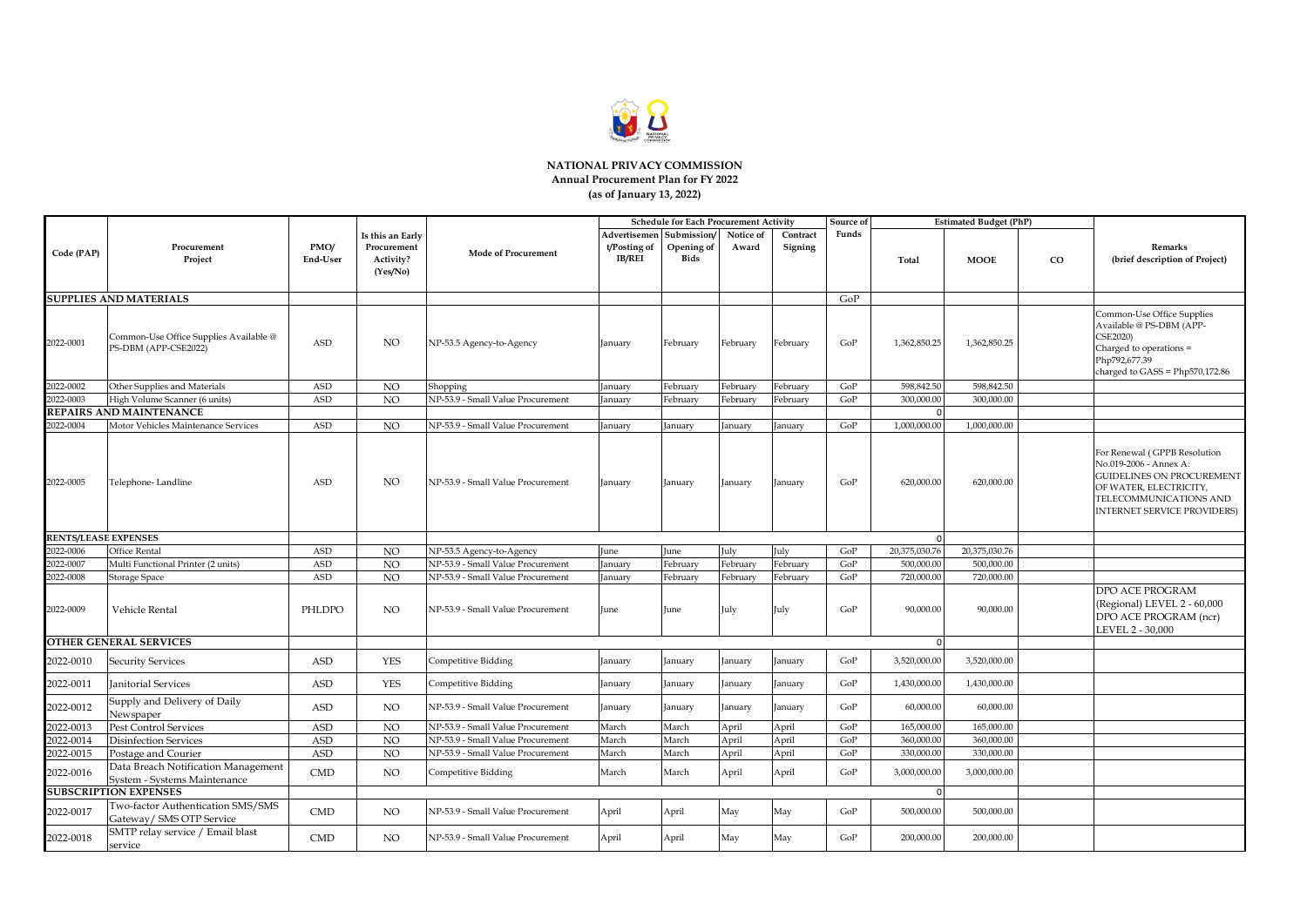| 2022-0019 | Renewal of Philippine Jurisprudence<br>Online Access Subscription                                                | LD/PRD          | NO              | <b>Direct Contracting</b>         | August    | August    | September | September           | GoP       | 275,000.00   | 275,000.00   | LD Php190,000.00<br>PRD 85,000.00                                                                                                                                                                                                        |
|-----------|------------------------------------------------------------------------------------------------------------------|-----------------|-----------------|-----------------------------------|-----------|-----------|-----------|---------------------|-----------|--------------|--------------|------------------------------------------------------------------------------------------------------------------------------------------------------------------------------------------------------------------------------------------|
| 2022-0020 | Cloud Computing Services - Web<br>Cloud Hosting                                                                  | <b>CMD</b>      | NO              | NP-53.5 Agency-to-Agency          | November  | November  | December  | December            | GoP       | 250,000.00   | 250,000.00   |                                                                                                                                                                                                                                          |
| 2022-0021 | Office 365 (E3, E1, Exchange, EMS and<br>etc.                                                                    | iMISU           | NO              | NP-53.5 Agency-to-Agency          | February  | ebruary   | February  | February            | GoP       | 3,300,000.00 | 3,300,000.00 |                                                                                                                                                                                                                                          |
| 2022-0022 | Adobe Creative Cloud                                                                                             | iMISU           | NO              | NP-53.9 - Small Value Procurement | January   | anuary    | February  | February            | GoP       |              |              | Removed 11.02.21                                                                                                                                                                                                                         |
| 2022-0023 | Adobe Acrobat Professional                                                                                       | iMISU           | NO              | NP-53.9 - Small Value Procurement | anuary    | anuary    | February  | February            | GoP       | 375,000.00   | 375,000.00   |                                                                                                                                                                                                                                          |
| 2022-0024 | Two-factor Authentication SMS/SMS<br>Gateway/ SMS OTP Service                                                    | iMISU           | NO              | NP-53.9 - Small Value Procurement | March     | March     | April     | April               | GoP       | 500,000.00   | 500,000.00   |                                                                                                                                                                                                                                          |
| 2022-0025 | SMTP relay service / Email blast<br>service                                                                      | iMISU           | NO              | NP-53.9 - Small Value Procurement | March     | March     | April     | April               | GoP       | 200,000.00   | 200,000.00   |                                                                                                                                                                                                                                          |
| 2022-0026 | Virtual Private Network                                                                                          | iMISU           | NO <sub>1</sub> | NP-53.9 - Small Value Procurement | March     | March     | April     | April               | GoP       | 30,000.00    | 30,000.00    |                                                                                                                                                                                                                                          |
| 2022-0027 | Backup and recovery solution                                                                                     | iMISU           | NO              | Competitive Bidding               | March     | March     | April     | April               | GoP       | 1,300,000.00 | 1,300,000.00 |                                                                                                                                                                                                                                          |
| 2022-0028 | Hyperconverged solution                                                                                          | iMISU           | NO              | Competitive Bidding               | March     | March     | April     | April               | GoP       | 3,200,000.00 | 3,200,000.00 |                                                                                                                                                                                                                                          |
| 2022-0029 | Network Monitoring solution                                                                                      | iMISU           | NO              | NP-53.9 - Small Value Procurement | March     | March     | April     | April               | GoP       | 180,000.00   | 180,000.00   | Increased from 123,000.00<br>(11.02.21)                                                                                                                                                                                                  |
| 2022-0030 | Internet Service Provider (ISP) - Main                                                                           | iMISU           | <b>YES</b>      | Competitive Bidding               | January   | anuary    | March     | March               | GoP       | 1,250,000.00 | 1,250,000.00 |                                                                                                                                                                                                                                          |
| 2022-0031 | Backup ISP                                                                                                       | iMISU           | NO              | NP-53.9 - Small Value Procurement | May       | May       | June      | June                | GoP       | 992,000.00   | 992,000.00   |                                                                                                                                                                                                                                          |
| 2022-0032 | Distributed Denial of Service (DDoS)<br>Protection and Web Application<br>Firewall Subscription                  | iMISU           | YES             | Competitive Bidding               | January   | anuary    | January   | anuary              | GoP       | 2,350,700.00 | 2,350,700.00 | Increased from 1,900,000 and<br>Changed name from<br>Distributed Denial of Service<br>DDoS) Protection (11.02.21)                                                                                                                        |
| 2022-0033 | End-point security solutions (Anti-<br>virus)                                                                    | iMISU           | NO              | NP-53.9 - Small Value Procurement | January   | January   | anuary    | anuary              | GoP       | 750,000.00   | 750,000.00   | Decreased from 1,500,000.00<br>(11.02.21) / Change in modality                                                                                                                                                                           |
| 2022-0034 | Firewall and Network Component<br>Licenses                                                                       | iMISU           | YES             | Competitive Bidding               | January   | anuary    | anuary    | anuary              | GoP       | 2,300,000.00 | 2,300,000.00 | Changed name from Firewall<br>(11.02.21)                                                                                                                                                                                                 |
| 2022-0035 | Cloud hosting                                                                                                    | iMISU           | NO              | NP-53.5 Agency-to-Agency          | November  | November  | December  | December            | GoP       | 2,500,000.00 | 2,500,000.00 |                                                                                                                                                                                                                                          |
| 2022-0036 | Stock photos, video and audio                                                                                    | iMISU/PIAD      | <b>NO</b>       | NP-53.9 - Small Value Procurement | February  | February  | March     | March               | GoP       | 38,000.00    | 38,000.00    | MISU - 19,500<br>PIAD - 18,500                                                                                                                                                                                                           |
| 2022-0037 | Adobe Creative Cloud and Acrobat<br>Converter/reader                                                             | <b>PIAD</b>     | NO              | NP-53.9 - Small Value Procurement | April     | April     | May       | May                 | GoP       | 486,000.00   | 486,000.00   |                                                                                                                                                                                                                                          |
| 2022-0038 | Penetration Testing and Forensic<br>Software                                                                     | CID             | NO.             | Competitive Bidding               | April     | April     | June      | June                | GoP       | 4,040,000.00 | 4,040,000.00 | 1 lot (Penetration testing<br>software, digital forensic<br>investigation software, mobile<br>orensic investigation device<br>icense, cloud-based service<br>analyzer software, web<br>application vulnerability<br>assessment software) |
|           | OTHER SUPPLIES AND MATERIALS                                                                                     |                 |                 |                                   |           |           |           |                     |           |              |              |                                                                                                                                                                                                                                          |
| 2022-0039 | Privacy Mark Appreciation Tokens                                                                                 | <b>DSTSD</b>    | NO <sub>1</sub> | NP-53.9 - Small Value Procurement | October   | October   |           | November November   | GoP       | 100,000.00   | 100,000.00   |                                                                                                                                                                                                                                          |
| 2022-0040 | NPC Hosting of the DTI-BPS TC 60<br>and SC1 Meetings<br>Lunch and morning & afternoon<br>snacks for participants | <b>DSTSD</b>    | NO              | <b>Direct Contracting</b>         | September | September |           | September September | GoP       | 20,000.00    | 20,000.00    |                                                                                                                                                                                                                                          |
| 2022-0041 | STRATEGIC PLANNING FOR 2023-<br>2026 - Tokens                                                                    | <b>FPMD</b>     | NO              | NP-53.9 - Small Value Procurement | September | September | October   | October             | GoP       | 150,000.00   | 150,000.00   |                                                                                                                                                                                                                                          |
| 2022-0042 | 201 file folder (customized)                                                                                     | <b>HRDD</b>     | NO <sub>1</sub> | NP-53.9 - Small Value Procurement | February  | February  | February  | ebruary             | GoP       | 200,000.00   | 200,000.00   |                                                                                                                                                                                                                                          |
| 2022-0043 | Testing Kits or Testing Service<br>Provider                                                                      | <b>HRDD</b>     | NO              | NP-53.9 - Small Value Procurement | February  | February  | February  | February            | GoP       | 150,000.00   | 150,000.00   |                                                                                                                                                                                                                                          |
| 2022-0044 | NPC Service Pin                                                                                                  | ${\hbox{HRDD}}$ | NO              | NP-53.9 - Small Value Procurement | March     | March     | April     | April               | GoP       | 18,750.00    | 18,750.00    |                                                                                                                                                                                                                                          |
| 2022-0045 | NPC Pocket Diary and Pen<br>(Customized with individual gift box)                                                | <b>HRDD</b>     | NO              | NP-53.9 - Small Value Procurement | March     | March     | April     | April               | GoP       | 41,250.00    | 41,250.00    |                                                                                                                                                                                                                                          |
| 2022-0046 | Health Kits                                                                                                      | <b>HRDD</b>     | NO <sub>1</sub> | NP-53.9 - Small Value Procurement | February  | February  | February  | February            | GoP       | 912,000.00   | 912,000.00   |                                                                                                                                                                                                                                          |
| 2022-0047 | CSC Fun-Run T-shirts                                                                                             | <b>HRDD</b>     | NO              | NP-53.9 - Small Value Procurement | July      | July      | August    | August              | GoP       | 60,000.00    | 60,000.00    |                                                                                                                                                                                                                                          |
| 2022-0048 | SC Sports Festival Uniforms/T-shirts                                                                             | <b>HRDD</b>     | NO              | NP-53.9 - Small Value Procurement | July      | July      | August    | August              | $\rm GoP$ | 60,000.00    | 60,000.00    |                                                                                                                                                                                                                                          |
| 2022-0049 | Conduct of NPC's 6th Anniversary<br>Celebration (August 2022) - Tokens                                           | <b>HRDD</b>     | $_{\rm NO}$     | NP-53.9 - Small Value Procurement | June      | June      | July      | July                | GoP       | 200,000.00   | 200,000.00   |                                                                                                                                                                                                                                          |
| 2022-0050 | Conduct of NPC's 6th Anniversary<br>Celebration (August 2022) - Plaques<br>(loyalty awarding)                    | <b>HRDD</b>     | <b>NO</b>       | NP-53.9 - Small Value Procurement | June      | June      | July      | July                | $\rm GoP$ | 62,500.00    | 62,500.00    |                                                                                                                                                                                                                                          |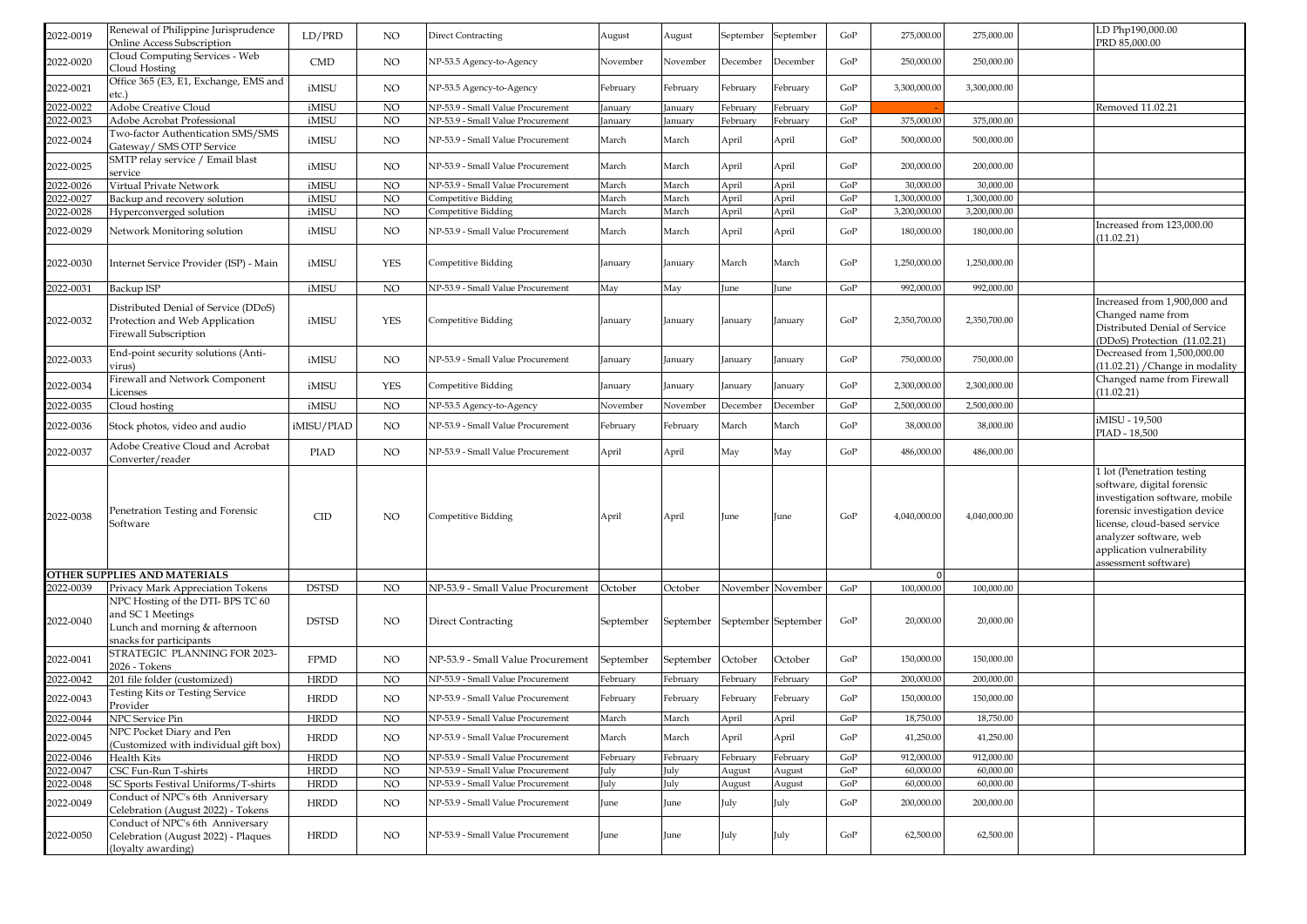| 2022-0051 | Conduct of NPC's 6th Anniversary<br>Celebration (August 2022) - Frames<br>(certificate of appreciation to<br>stakeholders) | <b>HRDD</b> | <b>NO</b>       | NP-53.9 - Small Value Procurement                                                           | June     | June     | July          | July          | GoP       | 15,000.00    | 15,000.00    |                                                                       |
|-----------|----------------------------------------------------------------------------------------------------------------------------|-------------|-----------------|---------------------------------------------------------------------------------------------|----------|----------|---------------|---------------|-----------|--------------|--------------|-----------------------------------------------------------------------|
| 2022-0052 | Annual Employees' Appreciation Day<br>(December) - Plaques                                                                 | <b>HRDD</b> | NO              | NP-53.9 - Small Value Procurement                                                           | October  | October  | Vovember      | Vovember      | GoP       | 62,500.00    | 62,500.00    |                                                                       |
| 2022-0053 | Annual Employees' Appreciation Day<br>(December) - Token                                                                   | <b>HRDD</b> | NO              | NP-53.9 - Small Value Procurement                                                           | October  | October  | November      | November      | $\rm GoP$ | 200,000.00   | 200,000.00   |                                                                       |
| 2022-0054 | Privacy Awareness Week - Jacket,<br>customized                                                                             | <b>PIAD</b> | NO              | NP-53.9 - Small Value Procurement                                                           | March    | March    | April         | April         | GoP       |              |              | Removed 11.23.21                                                      |
| 2022-0055 | Privacy Awareness Week - PAW2021<br>Awards (tokens/plaques)                                                                | <b>PIAD</b> | $_{\rm NO}$     | NP-53.9 - Small Value Procurement                                                           | March    | March    | April         | April         | $\rm GoP$ |              |              | Removed 11.23.21                                                      |
| 2022-0056 | Privacy Awareness Week - Tshirt                                                                                            | PIAD        | NO              | NP-53.9 - Small Value Procurement                                                           | March    | March    | April         | April         | GoP       |              |              | Removed 11.23.21                                                      |
| 2022-0057 | Privacy Awareness Week - AVP                                                                                               | PIAD        | $_{\rm NO}$     | NP-53.9 - Small Value Procurement                                                           | February | February | March         | March         | GoP       |              |              | Removed 11.23.21                                                      |
| 2022-0058 | PSST/Kabataang Digital - Jacket,<br>customized                                                                             | <b>PIAD</b> | $_{\rm NO}$     | NP-53.9 - Small Value Procurement                                                           | January  | anuary   | February      | February      | $\rm GoP$ | 325,000.00   | 325,000.00   |                                                                       |
| 2022-0059 | PSST/Kabataang Digital - mascot                                                                                            | <b>PIAD</b> | <b>NO</b>       | NP-53.9 - Small Value Procurement                                                           | January  | January  | February      | February      | GoP       |              |              | Removed 11.23.21                                                      |
| 2022-0060 | PSST/Kabataang Digital - Ecobags,<br>customized                                                                            | <b>PIAD</b> | NO              | NP-53.9 - Small Value Procurement                                                           | January  | January  | February      | February      | GoP       |              |              | Removed 11.23.21                                                      |
| 2022-0061 | Data Privacy Council Quarterly -<br>Tokens                                                                                 | PHLDPO      | NO              | NP-53.9 - Small Value Procurement                                                           | February | March    | March         | March         | GoP       | 400,000.00   | 400,000.00   |                                                                       |
| 2022-0062 | Data Privacy Council Quarterly -<br>Supplies and Materials                                                                 | PHLDPO      | NO              | NP-53.9 - Small Value Procurement                                                           | February | March    | March         | March         | GoP       | 40,000.00    | 40,000.00    |                                                                       |
|           | SEMI-EXPENDABLE ICT EQUIPMENT/SUPPLIES                                                                                     |             |                 |                                                                                             |          |          |               |               |           | $\Omega$     |              |                                                                       |
| 2022-0063 | External/Internal SSD                                                                                                      | iMISU       | NO.             | Shopping                                                                                    | July     | July     | August        | August        | GoP       | 200.000.00   | 200,000,00   |                                                                       |
| 2022-0064 | External/Internal HDD                                                                                                      | iMISU       | $_{\rm NO}$     | Shopping                                                                                    | July     | July     | <b>August</b> | <b>August</b> | GoP       | 50,000.00    | 50,000.00    |                                                                       |
| 2022-0065 | Printer only (greyscale, portable)                                                                                         | iMISU       | $\overline{NO}$ | Shopping                                                                                    | July     | July     | <b>August</b> | <b>August</b> | GoP       | 9,000.00     | 9.000.00     |                                                                       |
| 2022-0066 | Optical Mouse                                                                                                              | iMISU       | $_{\rm NO}$     | Shopping                                                                                    | July     | July     | <b>August</b> | <b>August</b> | GoP       | 12,000.00    | 12,000.00    |                                                                       |
| 2022-0067 | Flashdrive / USB drive                                                                                                     | iMISU       | NO              | Shopping                                                                                    | July     | July     | <b>August</b> | August        | GoP       | 15,500.00    | 15.500.00    |                                                                       |
| 2022-0068 | Hardware based multifactor<br>authentication                                                                               | iMISU       | NO              | NP-53.9 - Small Value Procurement                                                           | July     | July     | August        | August        | GoP       |              |              | Removed (11.02.21)                                                    |
| 2022-0069 | Mobile Internet Connectivity                                                                                               | iMISU       | $_{\rm NO}$     | Shopping                                                                                    | July     | July     | August        | August        | GoP       | 75,000.00    | 75,000.00    |                                                                       |
| 2022-0070 | UPS                                                                                                                        | iMISU       | NO              | Shopping                                                                                    | July     | July     | <b>August</b> | <b>August</b> | GoP       | 32,000.00    | 32,000.00    |                                                                       |
| 2022-0071 | Compact flash cards                                                                                                        | iMISU       | NO              | Shopping                                                                                    | July     | July     | <b>August</b> | August        | $\rm GoP$ | 30,000.00    | 30,000,00    |                                                                       |
| 2022-0072 | Ink (for multifunction, large-format,<br>grayscale, portable printers)                                                     | iMISU       | <b>NO</b>       | NP-53.9 - Small Value Procurement                                                           | July     | July     | August        | August        | GoP       | 310,000.00   | 310,000.00   |                                                                       |
| 2022-0073 | ICT Supplies and materials                                                                                                 | iMISU       | $_{\rm NO}$     | NP-53.9 - Small Value Procurement                                                           | July     | July     | August        | August        | GoP       | 50,000.00    | 50,000.00    |                                                                       |
|           | PRINTING AND PUBLICATION                                                                                                   |             |                 |                                                                                             |          |          |               |               | GoP       |              |              |                                                                       |
| 2022-0074 | Summons by Publication                                                                                                     | <b>END</b>  | <b>NO</b>       | NP-53.6 Scientific, Scholarly, Artistic<br>Work, Exclusive Technology and Media<br>Services | May      | May      | June          | June          | GoP       | 150,000.00   | 150,000.00   |                                                                       |
| 2022-0075 | Publication of NPC issuances                                                                                               | PPO         | <b>NO</b>       | NP-53.6 Scientific, Scholarly, Artistic<br>Work, Exclusive Technology and Media<br>Services | May      | June     | June          | June          | GoP       | 110,000.00   | 110,000.00   |                                                                       |
| 2022-0076 | Printing costs for Welcome Kits<br>(handbook, IEC Materials)                                                               | <b>HRDD</b> | <b>NO</b>       | NP-53.9 - Small Value Procurement                                                           | February | February | March         | March         | GoP       | 75,000.00    | 75,000.00    |                                                                       |
| 2022-0077 | Printing of NPC Annual Report for CY<br>2021 in collaboration w/FPMD                                                       | PIAD        | $_{\rm NO}$     | NP-53.9 - Small Value Procurement                                                           | January  | January  | ebruary       | February      | GoP       | 100,000.00   | 100,000.00   |                                                                       |
| 2022-0078 | Printing tarpaulin/back drop                                                                                               | <b>PIAD</b> | NO              | NP-53.9 - Small Value Procurement                                                           | February | February | March         | March         | GoP       | 20,000.00    | 20,000.00    | Decreased ABC from 100,000.00<br>(11.23.2021)                         |
| 2022-0079 | Printing of 2021 Compendium                                                                                                | <b>PIAD</b> | <b>NO</b>       | NP-53.9 - Small Value Procurement                                                           | February | February | March         | March         | GoP       | 300,000.00   | 300,000.00   | Changed description from<br>Printing of 2020 Compendium<br>(11.23.21) |
| 2022-0080 | Printing of advocacy materials                                                                                             | <b>PIAD</b> | <b>NO</b>       | NP-53.9 - Small Value Procurement                                                           | March    | March    | April         | April         | GoP       | 300,000.00   | 300,000.00   | Decreased ABC from 400,000.00<br>(11.23.2021)                         |
| 2022-0081 | DPO ACE Training Materials (Level 1,<br>2.3)                                                                               | PHLDPO      | <b>NO</b>       | Competitive Bidding                                                                         | March    | March    | April         | April         | GoP       | 1,250,000.00 | 1,250,000.00 |                                                                       |
| 2022-0082 | Publication of Notices and Invitations                                                                                     | PHLDPO      | <b>NO</b>       | NP-53.6 Scientific, Scholarly, Artistic<br>Work, Exclusive Technology and Media<br>Services | June     | June     | July          | July          | GoP       | 500,000.00   | 500,000.00   |                                                                       |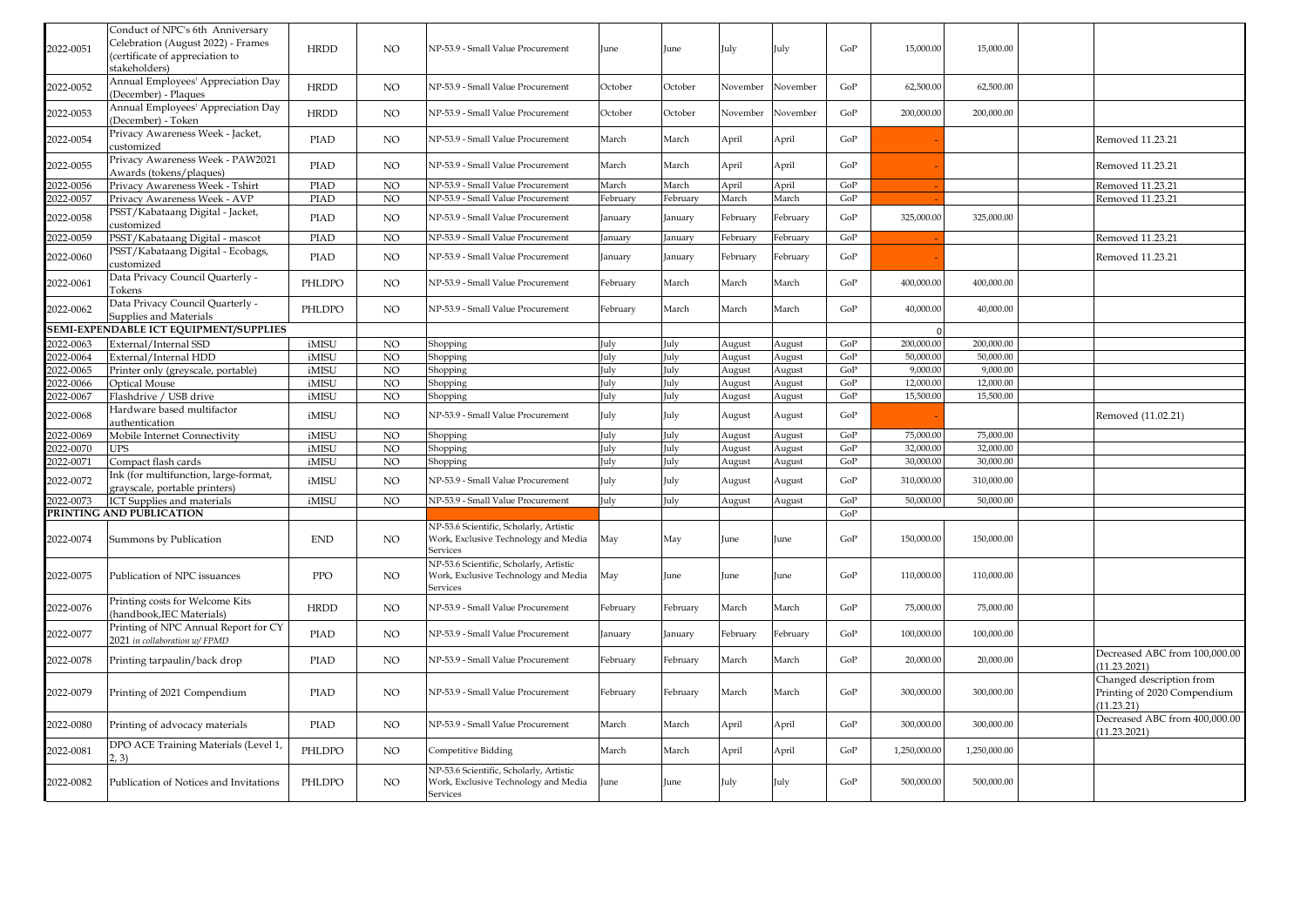|                       | TRAINGS, CONSULTANCY AND OTHER SERVICES                                                                                               |             |             |                                              |                |                |                  |                      | GoP |              |              |              |                                                      |
|-----------------------|---------------------------------------------------------------------------------------------------------------------------------------|-------------|-------------|----------------------------------------------|----------------|----------------|------------------|----------------------|-----|--------------|--------------|--------------|------------------------------------------------------|
| 2022-0083             | <b>Consultancy Services</b>                                                                                                           | OED         | NO          | NP-53.7 Highly Technical Consultants         | May            | May            | une              | une                  | GoP | 651,012.00   | 651,012.00   |              |                                                      |
| 2022-0084             | Legal Consultant - Procurement                                                                                                        | OPC         | NO          | NP-53.7 Highly Technical Consultants         | anuary         | anuary         | anuary           | anuary               | GoP | 648,000.00   | 648,000.00   |              |                                                      |
| 2022-0085             | Technical Consultant - Writer                                                                                                         | OPC         | NO          | NP-53.7 Highly Technical Consultants         | anuary/<br>uly | anuary/Jul     | anuary/<br>uly   | anuary/<br>uly       | GoP | 480,000.00   | 480,000.00   |              |                                                      |
| 2022-0086             | Technical Consultant - Writer                                                                                                         | <b>OPC</b>  | NO          | NP-53.7 Highly Technical Consultants         | anuary/<br>uly | anuary/July    | January/<br>uly  | anuary/<br>uly       | GoP | 720,000.00   | 720,000.00   |              |                                                      |
| 2022-0087             | <b>Techincal Consultant</b>                                                                                                           | <b>OPC</b>  | NO          | NP-53.7 Highly Technical Consultants         | anuary/<br>uly | anuary/July    | January/<br>ulv  | anuary/<br>ulv       | GoP | 960,000.00   | 960,000.00   |              |                                                      |
| 2022-0088             | Consultant - Lawyer                                                                                                                   | <b>OPC</b>  | NO          | NP-53.7 Highly Technical Consultants         | anuary/<br>uly | January/July   | January/<br>July | anuary/<br>uly       | GoP | 720,000.00   | 720,000.00   |              |                                                      |
| 2022-0089             | STRATEGIC PLANNING FOR 2023-<br><b>Technical Facilitators</b>                                                                         | <b>FPMD</b> | NO          | NP-53.9 - Small Value Procurement            | September      | September      | October          | October              | GoP | 150,000.00   | 150,000.00   |              |                                                      |
| 2022-0090             | Professional Services Fees/Course<br>Fees/Training Fee<br>In-House Training (based from Annual<br>Learning and Development Plan 2022) | HRDD        | NO.         | Competitive Bidding                          | January        | February       | February         | ebruary              | GoP | 3,000,000.00 | 3,000,000.00 |              | Professional Service<br>Fees/Course Fee/Training Fee |
| 2022-0091             | Competency Assessment System<br>(Software)                                                                                            | <b>HRDD</b> | NO          | NP-53.9 - Small Value Procurement            | anuary         | February       | February         | ebruary <sup>.</sup> | GoP | 500,000.00   | 500,000.00   |              |                                                      |
| 2022-0092             | <b>Information Security Specialist</b>                                                                                                | iMISU       | NO          | NP-53.7 Highly Technical Consultants         | March          | March          | April            | <b>April</b>         | GoP | 600,000.00   | 600,000.00   |              |                                                      |
| 2022-0093             | <b>VAPT</b> Specialist                                                                                                                | iMISU       | NO          | NP-53.7 Highly Technical Consultants         | March          | March          | April            | <b>April</b>         | GoP | 600,000.00   | 600,000.00   |              |                                                      |
| 2022-0094             | Data center maintenance service                                                                                                       | iMISU       | NO          | NP-53.7 Highly Technical Consultants         | March          | March          | April            | <b>\pril</b>         | GoP | 250,000.00   | 250,000.0    |              |                                                      |
| 2022-0095             | Annual Physical Health Examination                                                                                                    | <b>HRDD</b> | NO          | NP-53.9 - Small Value Procurement            | February       | ebruary        | March            | March                | GoP | 910,000.00   | 910,000.0    |              |                                                      |
| 2022-0096             | Conduct of Mandatory Drug Testing                                                                                                     | <b>HRDD</b> | NO          | NP-53.9 - Small Value Procurement            | May            | May            | June             | une                  | GoP | 100,000.00   | 100,000.00   |              |                                                      |
| 2022-0097             | Public Survey on Reach of DPO                                                                                                         | PHLDPO      | NO          | Competitive Bidding                          | October        | October        | November         | November             | GoP | 1,000,000.00 | 1,000,000.00 |              |                                                      |
| 2022-0098             | Media Monitoring Professional<br>Services                                                                                             | <b>PIAD</b> | NO          | NP-53.9 - Small Value Procurement            | January/June   | anuary/<br>une | January/<br>une  | anuary/<br>une       |     | 170,000.00   | 170,000.00   |              |                                                      |
| <b>LEASE OF VENUE</b> |                                                                                                                                       |             |             |                                              |                |                |                  |                      |     | $\Omega$     |              |              |                                                      |
| 2022-0099             | Annual Team Buidling Program (Lease<br>of Venue)                                                                                      | <b>HRDD</b> | NO          | NP-53.10 Lease of Real Property and<br>Venue | February       | February       | March            | March                | GoP | 400,000.00   | 400,000.00   |              |                                                      |
| 2022-0100             | DPO ACE Program (NCR) Level 2 -<br>Lease of Venue                                                                                     | PHLDPO      | NO          | NP-53.10 Lease of Real Property and<br>Venue | January        | ebruary        | February         | ebruary              | GoP | 500,000.00   | 500,000.00   |              |                                                      |
| 2022-0101             | DPO ACE Program (Regional) Level 2 -<br>Lease of Venue                                                                                | PHLDPO      | $_{\rm NO}$ | NP-53.10 Lease of Real Property and<br>Venue | anuary         | February       | February         | ebruary              | GoP | 1,050,000.00 | 1,050,000.00 |              |                                                      |
| 2022-0102             | Data Privacy Council Quarterly - Lease<br>of Venue                                                                                    | PHLDPO      | NO          | NP-53.10 Lease of Real Property and<br>Venue | anuary         | February       | February         | ebruary              | GoP | 600,000.00   | 600,000.00   |              |                                                      |
| 2022-0103             | DPO Summits - Lease of Venue                                                                                                          | PHLDPO      | $_{\rm NO}$ | NP-53.10 Lease of Real Property and<br>Venue | anuary)        | February       | February         | ebruary              | GoP | 400,000.00   | 400,000.00   |              |                                                      |
| 2022-0104             | <b>VAPT</b> Specialist                                                                                                                | <b>CMD</b>  | NO          | NP-53.7 Highly Technical Consultants         | March          | March          | March            | March                | GoP | 600,000.00   | 600,000.00   |              |                                                      |
| 2022-0105             | Business Solutions/systems Architect<br>Specialist - for registration and<br><b>DBNMS</b> system                                      | CMD         | NO          | NP-53.7 Highly Technical Consultants         | Januray        | January        | January          | anuary               | GoP | 300,000.00   | 300,000.00   |              |                                                      |
| <b>ICT EQUIPMENT</b>  |                                                                                                                                       |             |             |                                              |                |                |                  |                      |     | $\Omega$     |              |              |                                                      |
| 2022-0106             | Desktop                                                                                                                               | iMISU       | NO          | NP-53.5 Agency-to-Agency                     | May            | May            | June             | une                  | GoP | 1,020,000.00 |              | 1,020,000.00 |                                                      |
| 2022-0107             | Laptop                                                                                                                                | iMISU       | NO          | VP-53.5 Agency-to-Agency                     | May            | May            | June             | une                  | GoP | 1,430,000.00 |              | 1,430,000.00 |                                                      |
| 2022-0108             | High-end laptop Graphic design, video<br>production, systems & security<br>monitoring and systems development                         | iMISU       | NO          | NP-53.9 - Small Value Procurement            | March          | March          | April            | <b>April</b>         | GoP | 380,000.00   |              | 380,000.00   |                                                      |
| 2022-0109             | Multi-function printer (print, copy,<br>scan)                                                                                         | iMISU       | NO          | NP-53.9 - Small Value Procurement            | March          | March          | April            | <b>\pril</b>         | GoP | 36,000.00    |              | 36,000.00    |                                                      |
| 2022-0110             | Scanner (small/high-volume/speed)                                                                                                     | iMISU       | NO          | NP-53.9 - Small Value Procurement            | March          | March          | April            | <b>\pril</b>         | GoP | 336,000.00   |              | 336,000.00   |                                                      |
|                       | 2022-0111 Audio Recorder<br>2022-0112 Digital Camera (in                                                                              | iMISU       | NO          | NP-53.9 - Small Value Procurement            | March          | March          | April            | April                | GoP | 15,000.00    |              | 15,000.00    |                                                      |
|                       | Digital Camera (include DSLR, if any)                                                                                                 | iMISU       | NO          | NP-53.9 - Small Value Procurement            | March          | March          | April            | April                | GoP | 165,000.00   |              | 165,000.00   |                                                      |
| 2022-0113             | Mobile Phone (incl. smart phones)                                                                                                     | iMISU       | <b>NO</b>   | NP-53.9 - Small Value Procurement            | March          | March          | April            | April                | GoP | 45,000.00    |              | 45,000.00    |                                                      |
| 2022-0114             | Tablet                                                                                                                                | iMISU       | NO          | NP-53.9 - Small Value Procurement            | March          | March          | April            | April                | GoP | 30,000.00    |              | 30,000.00    |                                                      |
| 2022-0115             | <b>LED</b> Monitors                                                                                                                   | iMISU       | NO          | NP-53.9 - Small Value Procurement            | March          | March          | April            | April                | GoP | 165,000.00   |              | 165,000.00   |                                                      |
| 2022-0116             | Network Attached Storage                                                                                                              | iMISU       | NO          | NP-53.9 - Small Value Procurement            | March          | March          | April            | <b>April</b>         | GoP | 250,000.00   |              | 250,000.00   |                                                      |
| 2022-0117             | Private Automatic Branch Exchange<br>(PABX) System with IP Phones /<br>handset                                                        | iMISU       | NO.         | NP-53.9 - Small Value Procurement            | March          | March          | April            | April                | GoP | 600,000.00   |              | 600,000.00   |                                                      |
|                       | <b>ADVERTISEMENT AND MARKETING</b>                                                                                                    |             |             |                                              |                |                |                  |                      |     | $\mathbf 0$  |              |              |                                                      |
|                       |                                                                                                                                       |             |             |                                              |                |                |                  |                      |     |              |              |              |                                                      |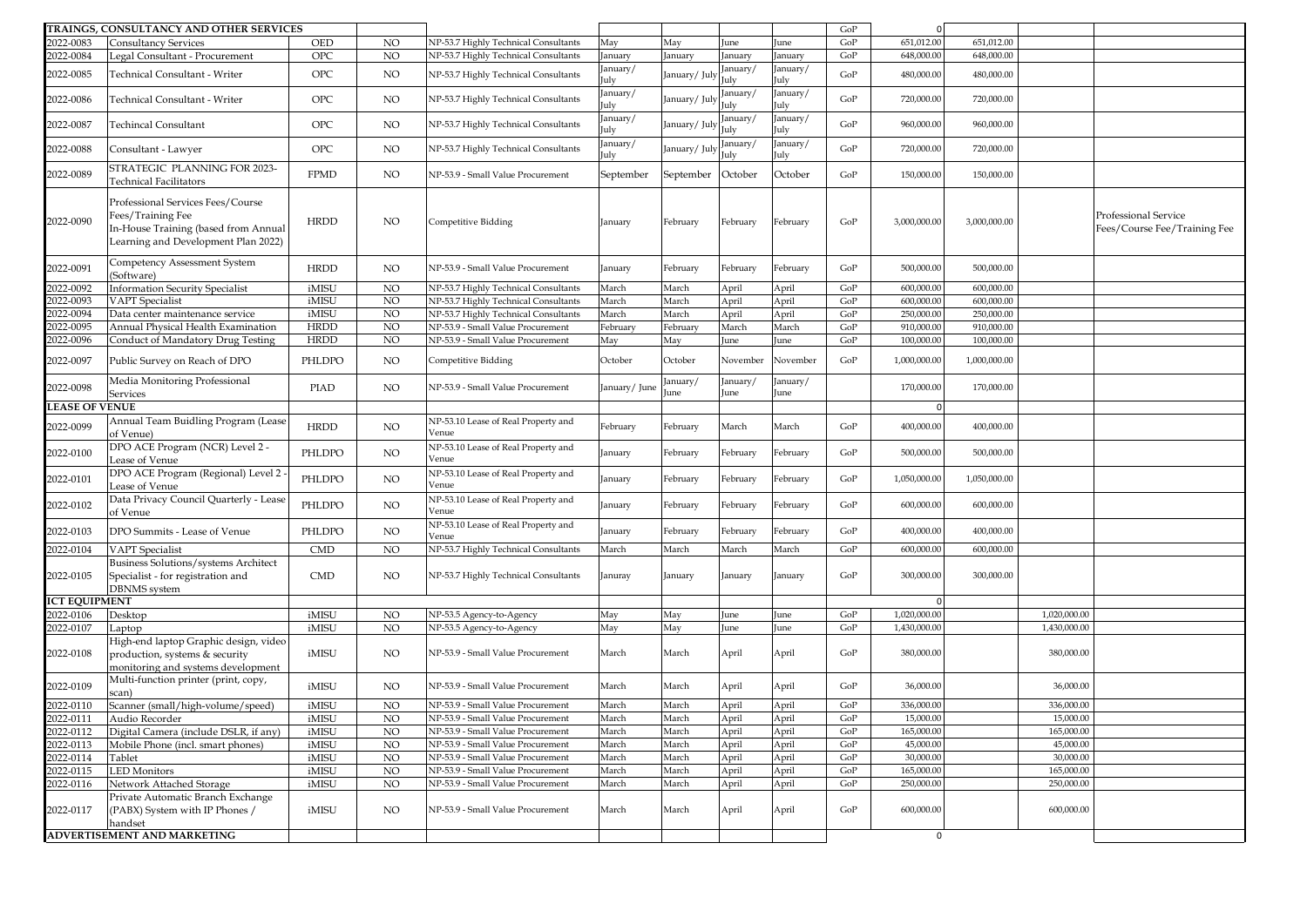| 2022-0118 | AVP editing and Ad placement         | PIAD        | <b>NO</b> | Competitive Bidding                          | June                 | June                 | July                | August            | GoP                 | 3.000.000.00                | 3,000,000.00                |              | Changed name from AVP<br>Production and TV Ad<br>Placement, Decreased ABC from<br>3,500,000.00 (11.23.21) |
|-----------|--------------------------------------|-------------|-----------|----------------------------------------------|----------------------|----------------------|---------------------|-------------------|---------------------|-----------------------------|-----------------------------|--------------|-----------------------------------------------------------------------------------------------------------|
| 2022-0119 | Kabataang Digital Ad Placement       | <b>PIAD</b> | NO        | NP-53.9 - Small Value Procurement            | May                  | May                  | June                | June              | GoP                 | 700,000.00                  | 700,000                     |              | New Item 11.23.21                                                                                         |
| 2022-0120 | PAW Tokens powerbank                 | PIAD        | NO.       | NP-53.9 - Small Value Procurement            | March                | March                | April               | April             | GoP                 | 350,000,00                  | 350,000.00                  |              | New Item 11.23.21                                                                                         |
| 2022-0121 | Desk Mat                             | PIAD        | <b>NO</b> | NP-53.9 - Small Value Procurement            | March /<br>September | March /<br>September | April /<br>October  | April/<br>October | GoP                 | 400.000.00                  | 400.000.00                  |              | New Item 11.23.21:<br>PAW Tokens - P200,000.00<br>PSST/Kabataang Digital<br>Tokens - P200,000.00          |
| 2022-0122 | PAW2022 Awards (plaques)             | PIAD        | <b>NO</b> | NP-53.9 - Small Value Procurement            | March                | March                | April               | April             | GoP                 | 150,000,00                  | 150,000.00                  |              | New Item 11.23.21                                                                                         |
| 2022-0123 | Lease of Venue with AVP system Renta | <b>PIAD</b> | NO.       | NP-53.10 Lease of Real Property and<br>Venue | March                | March                | April               | April             | GoP                 | 500,000.00                  | 500,000.00                  |              | New Item 11.23.21                                                                                         |
| 2022-0124 | Customized face mask with chain/lany | <b>PIAD</b> | NO.       | NP-53.9 - Small Value Procurement            | August               | August               | September September |                   | GoP<br><b>TOTAL</b> | 250,000.00<br>91.184.935.51 | 250,000.00<br>86.712.935.51 | 4.472.000.00 | New Item 11.23.21                                                                                         |

**Prepared by: Reviewed by:** Digitally signed by Tana-Caguia<br><mark>Kris</mark>hna Aira Angeles

> **ATTY. KRISHNA AIRA A. TANA-CAGUIA ATTY. MA. FRANCES AIRA G. SY** Attorney III, EnD Attorney III, PRD BAC Secretariat, Member BAC Secretariat, Head

**Recommending Approval:**

Digitally signed<br>by Mendoza Gunt Ma Josefina Eusebio



**ATTY. MARIA THERESITA E. PATULA** Director IV, LEO

BAC Chairperson

**Approved by:**



**ATTY. JOHN HENRY D. NAGA** PRIVACY COMMISSIONER Head of the Procuring Entity

Sy Ma Frances Aira by Sy Ma<br>Trances Aira Frances Aira De De Guzman Guzman Digitally signed





**Contingency Fund (4%) 3,647,397.42 GRAND TOTAL 94,832,332.93**

Digitally signed by Villasoto Ivy Grace Torres Date: 2022.01.14 14:07:10 (jufraufr-ATTY. IVY GRACE T. VILLASOTO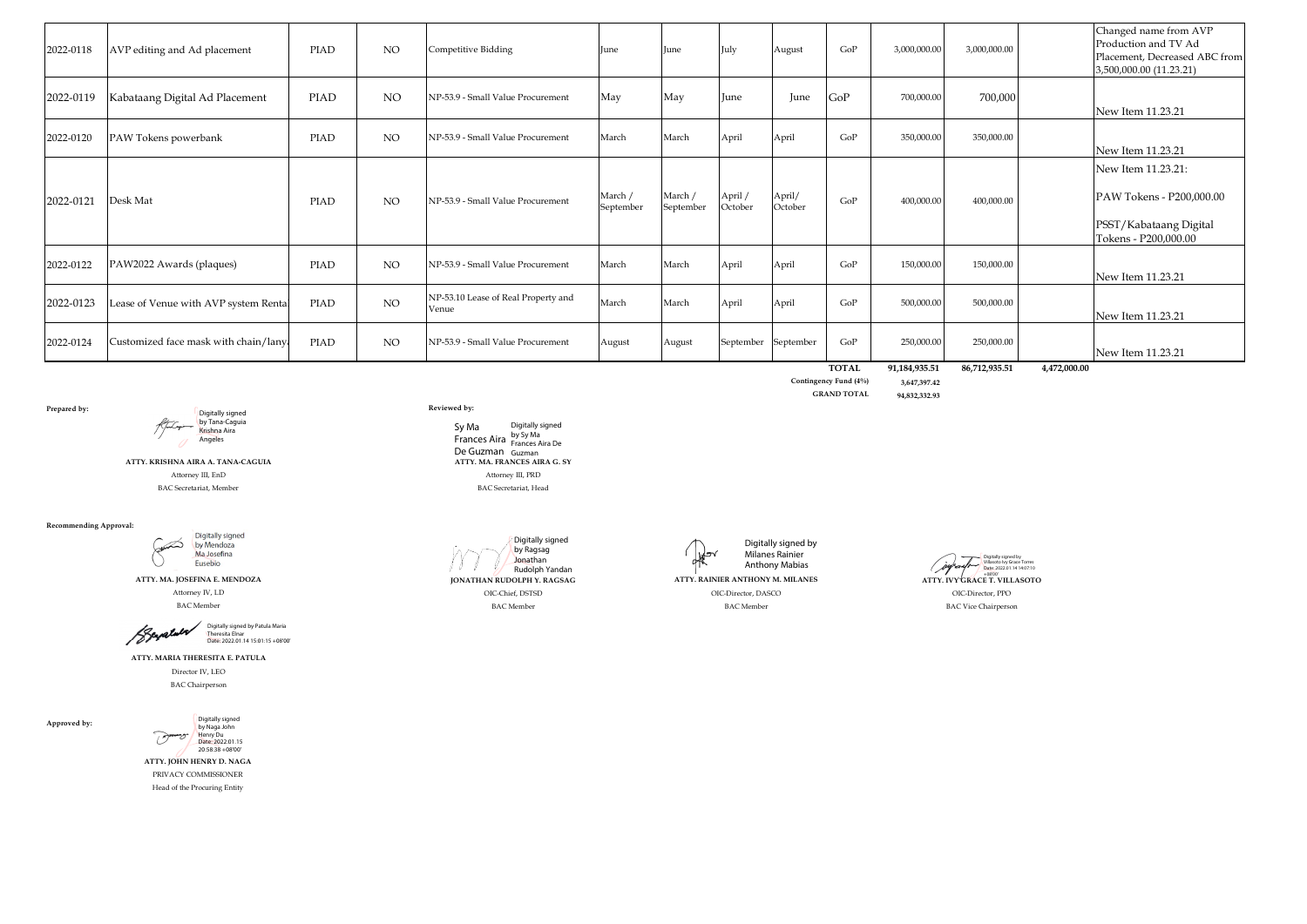

## Republic of the Philippines **NATIONAL PRIVACY COMMISSION**

# **BIDS AND AWARDS COMMITTEE**

BAC Resolution No. 001-2022, Series of 2022

### **RECOMMENDING THE ADOPTION OF THE 2022 INDICATIVE ANNUAL PROCUREMENT PLAN AS THE ANNUAL PROCUREMENT PLAN FOR THE FISCAL YEAR 2022**

**WHEREAS,** pursuant to the Budget Call by the Department of Budget and Management (DBM), the National Privacy Commission (NPC) prepared its Agency Budget Proposal and Indicative Annual Procurement Plan for 2022 (2022 Indicative APP);

**WHEREAS,** taking into consideration the budget framework and agency thrust for 2022, the various units and divisions of the NPC prepared their Project Procurement Management Plan (PPMP)

**WHEREAS,** on 30 December 2021, the General Appropriations Act of 2022 (2022 GAA) was signed into law and took effect on 01 January 2022;

**WHEREAS,** Section 68 of the 2022 GAA provides that appropriations authorized in the Act shall be available for release and obligation for the purpose specified, and under the same general and special provisions applicable thereto, until December 31, 2023, except for personnel services which shall be available for release, obligation and disbursement until December 31, 2022. Further, construction of infrastructure projects, delivery of goods and services, inspection and payment shall be made not later than December 31, 2023.

**WHEREAS,** the adoption of the 2022 Indicative APP as the Annual Procurement Plan (APP) for Financial Year (FY) 2022, subject to amendments following the submissions of revised approved PPMPs by the different units and divisions upon release of the unit allocation by the Financial Planning and Management Division of the NPC, was proposed;

**WHEREAS,** the proposal is for the purposes of processing the early procurement activities for FY 2022 and for urgent procurement of utilities (i.e. water, electricity, telecommunications, and internet service providers) for the NPC;

**NOW, THEREFORE,** for and in consideration of the foregoing, WE, the members of the NPC Bids and Awards Committee (NPC-BAC), hereby RESOLVE, as it is hereby RESOLVED, to recommend the adoption of the 2022 Indicative APP as the APP for FY 2022.

**RESOLVED** this 13<sup>th</sup> day of January 2022 via videoconference meeting.